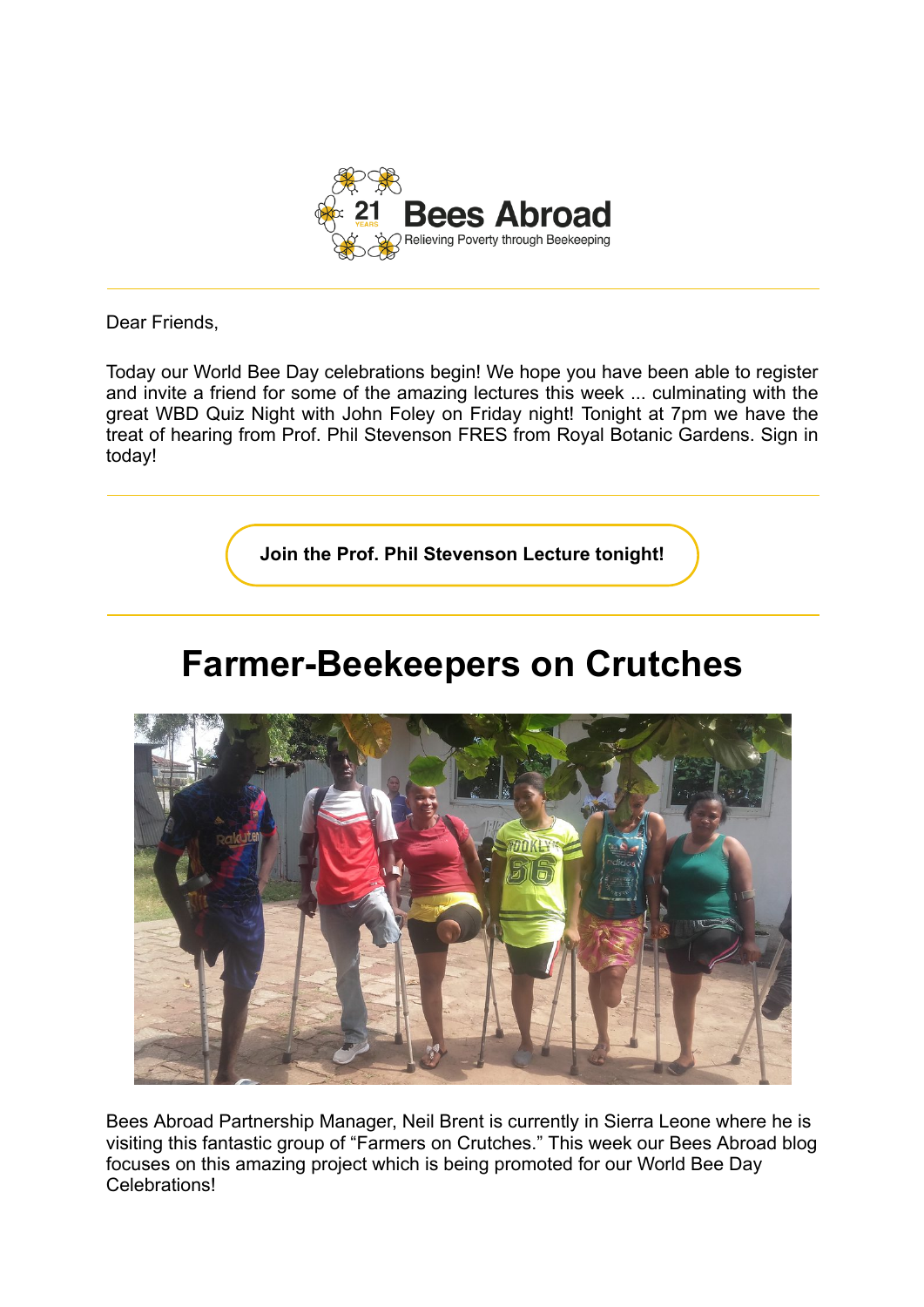This single-leg amputee farming community are enthusiastic and excited to become beekeepers and this World Bee Day, we want to help them achieve this! They are keen to integrate beekeeping into the farming training which they are already involved in. Watch the video on the blog to see them in action!

These farmers have suffered leg amputations during the Sierra Leone civil war. Bees Abroad is working with Sierra Leone Amputee Sports Association and Sierra Leone Permaculture & Agro-ecological Farm to provide beekeeping training in conjunction with sustainable farming.

The group are now placing their first ten hives at their farm and the project will begin with a two week internship for three potential trainers during honey harvest. Key to the project's success is working through the issues they need to address in order to teach safe methods of beekeeping for people with one leg. When all is set and ready, the plan will be to start training the first 15 to 20 trainees at the Farmers on Crutches Farm.

**Please consider supporting this life-changing project!**

**[Support the Sierra Leone Beekeepers on Crutches this World Bee Day](https://beesabroad.org.uk/bee-farmers-on-crutches/#support) [Visit the Bees Abroad Blog](https://beesabroad.org.uk/celebrate-world-bee-day-sponsor-a-beekeeping-project-in-sierra-leone/)**

We are delighted to hear about the ways people are celebrating World Bee Day this year with us and choosing to support different Bees Abroad beekeeping projects! You can add your support today on the Bees Abroad World Bee Day webpage! Thank you!



**[Visit the World Bee Day Webpage for more on how you can support projects,](https://beesabroad.org.uk/worldbeeday) attend events and enter the Prize Draw!**